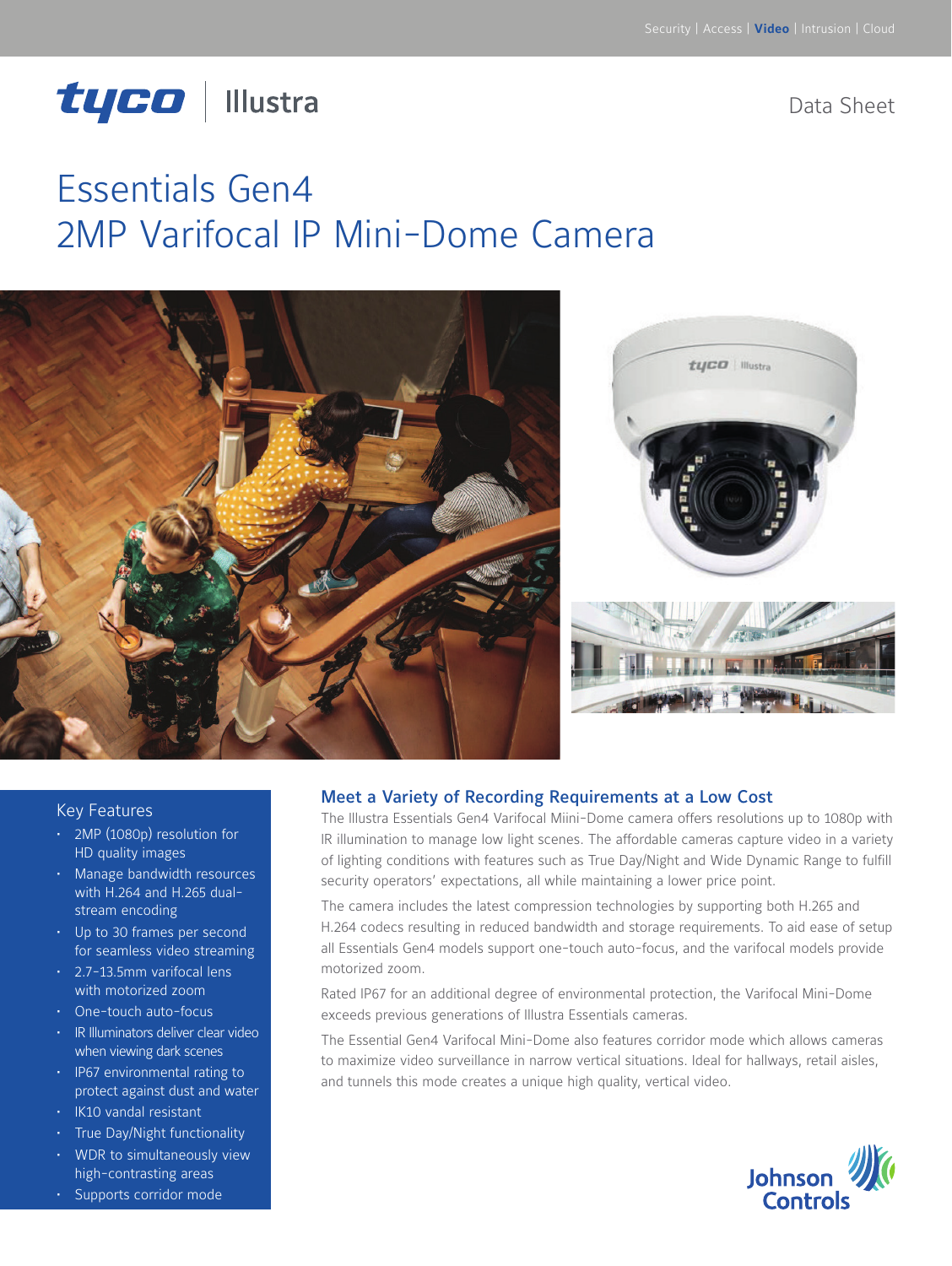

#### Record Video with Low Light Clarity

Poor low-light performance by megapixel cameras hampers some of the most important tasks security professionals need to perform. Cameras that fail in low light clarity negatively impact both the necessary functions of security and cost of ownership.

The sensitive processor and sensor combination on the Essentials Gen4 2MP Varifocal Mini-Dome switches the camera automatically between color and black and white mode in a feature known as True Day/Night. Regardless of the ambient illumination level, the camera is able to maintain crystal clear images in low light scenarios.

#### Balance Images with Wide Dynamic Range

The difference in extreme lighting within a scene is known as dynamic range. Cameras with the Wide Dynamic Range functionality have special software that allows them to balance foreground and background lighting for one clear image. This makes them ideal for recording areas like store entrances where the contrast between the sunshine outside and the dim lighting inside can be extremely difficult to record.

The Illustra Essentials 2MP Varifocal Mini-Dome camera takes advantage of the latest pixel-by-pixel dynamic range offered today. Maintain facial details with whole scene clarity by working within the megapixel lens to enhance the precision of the images for a highresolution HD solution that excels in an array of challenging lighting conditions.

### **Specifications**

| <b>Operational</b>          |                                                             |
|-----------------------------|-------------------------------------------------------------|
| Resolution & Aspect Ratio   | 1920 x 1080 (1080p) 16:9                                    |
| Max Frame Rate              | 30fps                                                       |
| Video Compression           | H.264, H.265, MJPEG                                         |
| Video Streams               | Dual Stream with both streams at a maximum of 1080p @ 30ips |
| Imager                      | 1/2.8"Sony CMOS                                             |
| S/N Ratio                   | More than 50dB                                              |
| Image Orientation Settings  | Off, flip, mirror, both                                     |
| Lens Type                   | f2.7mm~13.5mm, Motorised Varifocal                          |
| Focus Control               | Remote On-Push Focus and Remote Manual Adjustment           |
| Aperture                    | $F/1.7$ (Wide) ~ $F/2.8$ (Telephoto)                        |
| Field of View (H/V)         |                                                             |
| Wide Angle                  | $100^\circ/53^\circ$                                        |
| Telephoto                   | 34°/20°                                                     |
| Shutter Speed               | 1/2~1/10,000s (Manual:default NTSC=1/30s, PAL=1/25s) /      |
|                             | (Shutter-priority:default NTSC=1/60s, PAL=1/50s)            |
| Minimum Illumination        |                                                             |
| Color                       | 0.08 Lux (50IRE)   0.03 Lux (30IRE)                         |
| B/W                         | 0.05 Lux (50IRE)   0.02 Lux (30IRE)                         |
| With IR                     | 0.0 Lux                                                     |
| Day/Night                   | True Day/Night with ICR                                     |
| <b>IR LEDS</b>              | Yes                                                         |
| <b>IR Distance</b>          | 30m                                                         |
| Noise Reduction             | 3D                                                          |
| Wide Dynamic Range          | True WDR 120dB                                              |
| ONVIF-Compliant             | Profile S/G/Q                                               |
| Motion Detection Zones      | 3                                                           |
| <b>Blur Detection Zones</b> | Yes                                                         |
| Privacy Zones               | 8                                                           |
| Image Rotation              | Corridor                                                    |
| Analog Video Output         | <b>No</b>                                                   |
| Audio                       | No                                                          |
| Simultaneous Users          | 5                                                           |

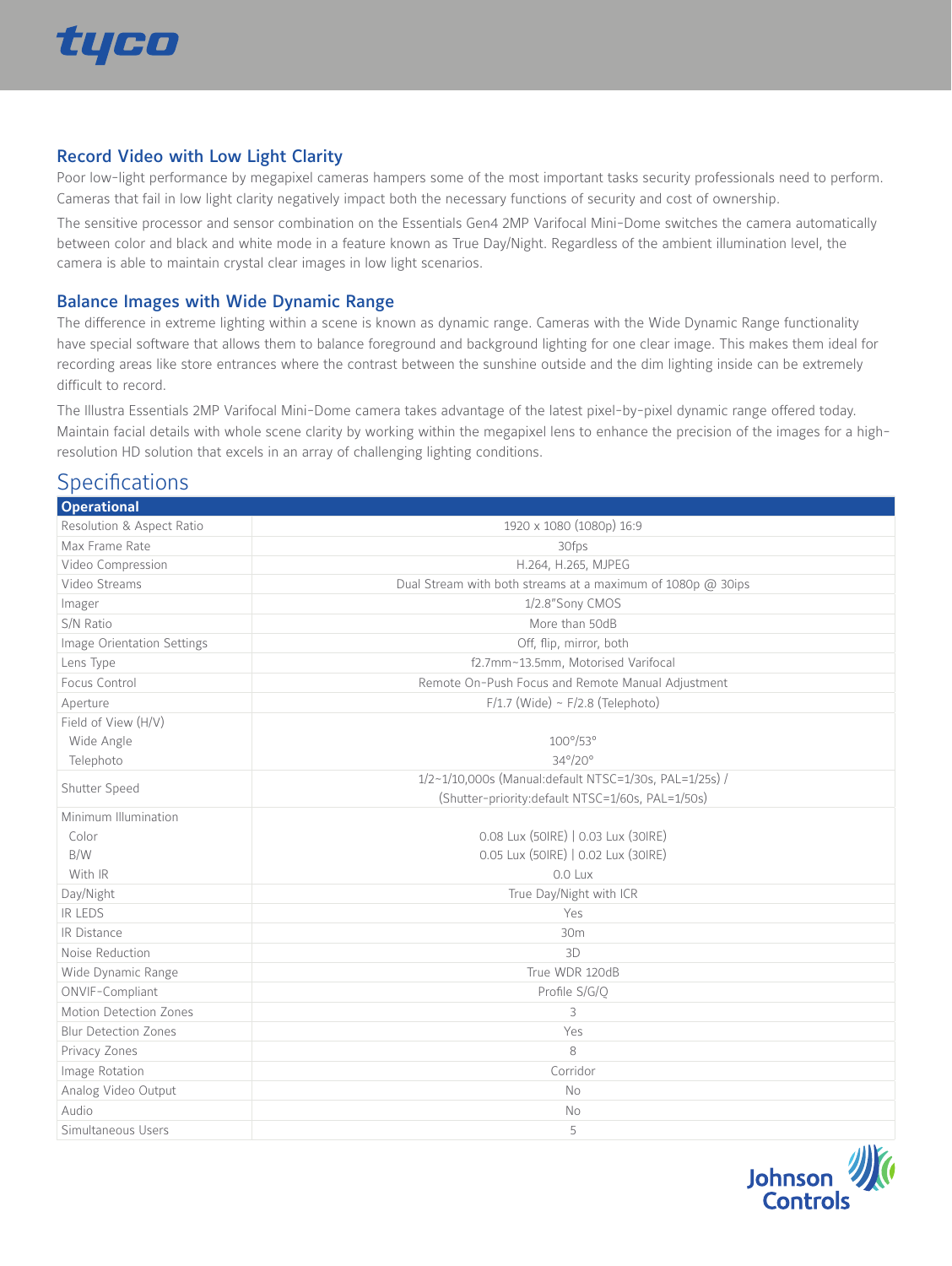

| <b>Network</b>                  |                                                                                                             |
|---------------------------------|-------------------------------------------------------------------------------------------------------------|
| Ethernet Interface              | IEEE 802.3, 10/100 Base-T/TX, auto sensing, 1 x RJ45                                                        |
|                                 | TCP/IP, IPv4, IPv6, TCP, UDP, HTTP, FTP, DHCP, WS-Discovery, DNS, DDNS, RTP, TLS, Unicast,                  |
| Supported Protocols             | Multicast, NTP, SMTP, WSSecurity, IEEE 802.1x, PEAP, SSH, HTTPS, SSL, SOAP, WSAddressing, CIFS, SNMP, UPnP, |
|                                 | RTSP, LLDP                                                                                                  |
| <b>Configuration Management</b> |                                                                                                             |
| Web Browser                     | IE 11 or above, Firefox, Chrome, Safari, Microsoft Edge                                                     |
|                                 | <b>IEEE 802.1X</b>                                                                                          |
| Security                        | <b>HTTPS</b>                                                                                                |
|                                 | Digest authentication, IP address filtering                                                                 |
| <b>Onboard Storage</b>          |                                                                                                             |
| Card Support                    | SDXC up to 256GB                                                                                            |
| Pre-Alarm Recording             | $1-10$ sec                                                                                                  |
| Recording Format                | <b>AVI</b>                                                                                                  |
| Playback                        | Via Web Browser                                                                                             |
| Recording Trigger               | Bur Detection, Motion Detection                                                                             |
| VideoEdge TrickleStor           | No                                                                                                          |
| <b>Electrical</b>               |                                                                                                             |
| Power Input                     | DC12V; PoE IEEE 802.3af Class 3                                                                             |
| Maximum Power Draw              | 9.9W                                                                                                        |
| <b>Physical</b>                 |                                                                                                             |
| Dimensions (WxH)                | $\emptyset$ 124mm x 113mm                                                                                   |
|                                 | $(Ø4.88$ in x 4.45in)                                                                                       |
| Weight                          | $0.65kg(1.43)$ lbs)                                                                                         |
| Housing Color                   | White RAL 9003                                                                                              |
| <b>Operating Temperature</b>    | Cold Start Temperature: -20°C to 60°C (-4°F to 140°F)                                                       |
|                                 | Operating Temperature: -30°C to 60°C (-22°F to 140°F)                                                       |
| Storage Temperature             | -40°C to 55°C (-40°F to 131°F)                                                                              |
| Humidity                        | Desiccant pack provided                                                                                     |
| Vandal Resistant                | <b>IK10</b>                                                                                                 |
| Outdoor Rating                  | <b>IP67</b>                                                                                                 |
| <b>Regulatory</b>               |                                                                                                             |
| Safety<br>Emissions             | UL 62368-1, IEC 62368-1, EN 62338-1, IEC 62471                                                              |
|                                 | FCC CFR 47, Part 15 Class A, EN 55032                                                                       |
| Immunity                        | EN 50130-4, EN 61000-3-2, EN 61000-3-3<br>CERTIFIED                                                         |
| Environment                     | RoHS, Reach, WEEE<br>Yes                                                                                    |
| NDAA Compliant                  |                                                                                                             |

## Ordering Information

| Model          | <b>Description</b>                                                                                                   |
|----------------|----------------------------------------------------------------------------------------------------------------------|
| IES02-D12-0104 | Illustra Essentials Gen4 2MP Dome, 2.7-13.5mm, P67, IK10, Clear Bubble, White, True D/N with IR, True WDR, PoE/12VDC |

### Accessories

| <b>Model</b>  | <b>Description</b>        |
|---------------|---------------------------|
| IA-ADP-IS-E40 | Pendant Cap Adapter Plate |